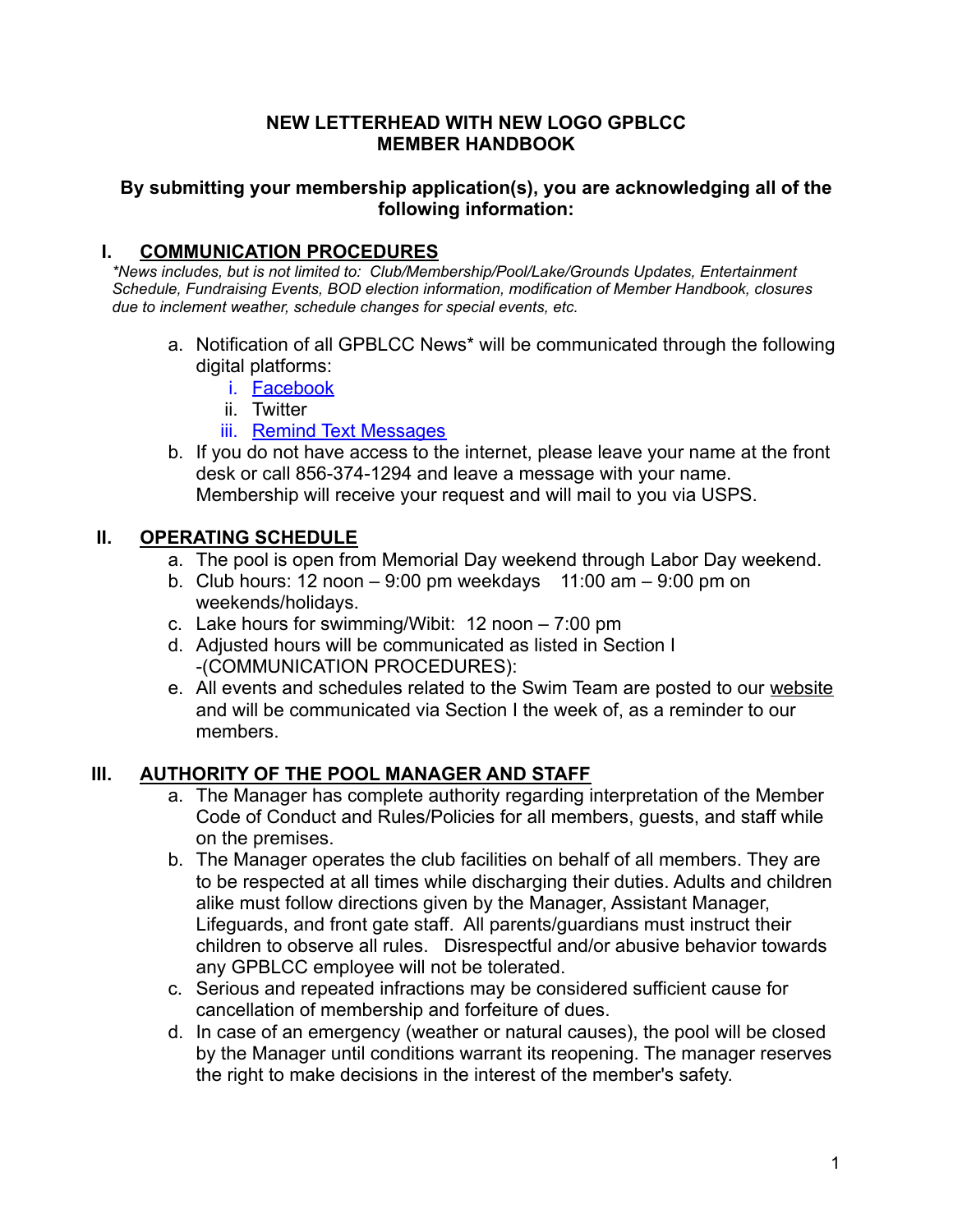## **IV. ANTI-DISCRIMINATION POLICY**

- a. GPBLCC does not and shall not discriminate based on race, color, religion (creed), gender, gender expression, age, national origin (ancestry), disability, marital status, sexual orientation, or military status, in any of its activities or operations. This includes the grounds of the pool, at swim team events at other locations, or through the use of the internet and social media. We will also not tolerate any such behavior by our members or guests. This includes, but is not limited to:
	- i. the use of discriminatory language
	- ii. racial/homophobic/religious slurs, or forms of hate speech.
- b. GPBLCC manager/assistant manager(s)/board of directors is authorized to take appropriate action that may include contacting local authorities in response to activities that threaten the health, safety, and comfort of our members and guests. The board of directors may also consider any form of discrimination as sufficient cause for cancellation of membership and forfeiture of dues.

# **V. ANTI-BULLYING POLICY**

- a. We are committed to providing a caring, friendly and safe environment for all our members and guests so they can relax in a secure atmosphere. Bullying\* of any kind is unacceptable at GPBLCC. We have a ZERO TOLERANCE policy on bullying. Anyone who knows that bullying is happening is expected to tell the Manager immediately. GPBLCC will support members, swimmers, parents, and employees when bullying is reported and is committed to dealing with all incidents of bullying promptly and effectively.
- b. Bullying is the use of aggression with the intention of hurting another person including, but not limited to:
	- i. Emotional
	- ii. Physical
	- iii. Cyber
	- iv. Racist
	- v. Sexual Orientation Bias
	- vi. Sexual
	- vii. Verbal
- c. GPBLCC manager/assistant manager(s)/board of directors is authorized to take appropriate action that may include contacting local authorities in response to activities that threaten the health, safety, and comfort of our members and guests. The board of directors may also consider any form of bullying as sufficient cause for cancellation of membership and forfeiture of dues.

## **VI. MEMBER CODE OF CONDUCT**

- a. There shall be NO LOITERING, CONGREGATING, OR VISITING near the entrance or in the manager's office.
- b. The front office is for GPBLCC staff only. Violations may result in suspended membership.
- c. SMOKING/vaping is prohibited except in designated smoking areas.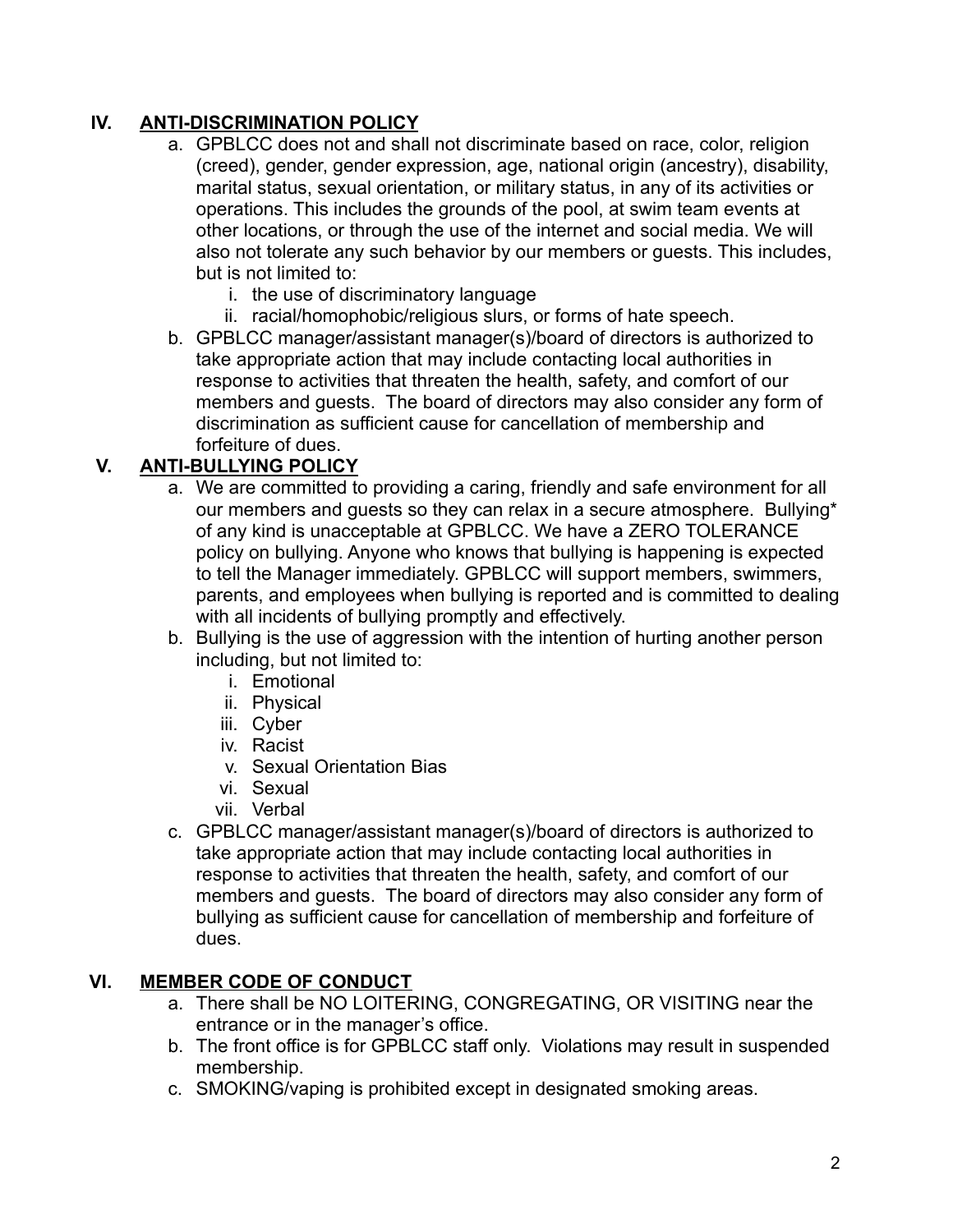- d. Profanity, fighting, threatening, obscene gestures, discrimination (as outlined in Section IV.), or bullying (as outlined in Section V) will NOT BE TOLERATED.
- e. All trash and recyclables should be placed in designated receptacles.
- f. All injuries, no matter how minor, should be reported immediately to the Manager or staff.
- g. Anyone caught in the pool before or after pool hours will have their pool privileges suspended for the entire season immediately. Legal action will also be pursued.
- h. Any person suspected of being under the influence or in possession of an illegal substance will be asked to leave the club immediately by the manager and their membership will be subject to revocation.

## VII. **RULES AND REGULATIONS**

The following rules and regulations are for the protection and benefit of all members. These rules have been established to ensure safe and sanitary operation of the pool facilities and orderly processing of business procedures. Parents are requested to caution their children to observe all rules and obey instructions of the Pool Manager and staff. Any failure to comply with these rules shall be considered sufficient cause for immediate suspension of pool privileges for the offending member for a period from one to seven days and can also be considered sufficient cause for cancellation of membership.

- *1. General:*
	- a. Only service animals are allowed on the premises of the club grounds at all times unless otherwise advertised by Greenwood Park Bells Lake (ie. Doggie Dip Day).
	- b. Bicycle riders SHALL WALK their bikes through the entrance and to the parking stalls. Should there be more bikes than available stalls, they should be parked upright and adjacent to the stalls. Bicycles thrown on the ground and parked out of the prescribed area will not be tolerated.
	- c. NO GLASS articles of any kind are allowed on GPBLCC grounds. The management reserves the right to inspect all coolers, bags, or containers to enforce this.
	- d. The use of personal speakers is allowed, however, we ask that you are respectful of our other members and guests. Speaker could be asked to be turned down or lowered by the manager on duty.
	- e. Any activity which violates Local, State, or Federal Law is grounds for immediate revocation of membership without reimbursement of dues.
	- f. No skateboards, scooters, or shoes with wheels are allowed on the property.
	- g. Anyone wishing to run classes and/or programs at the Club must first obtain written permission from the Board of Directors.
- *2. Alcoholic Beverages:*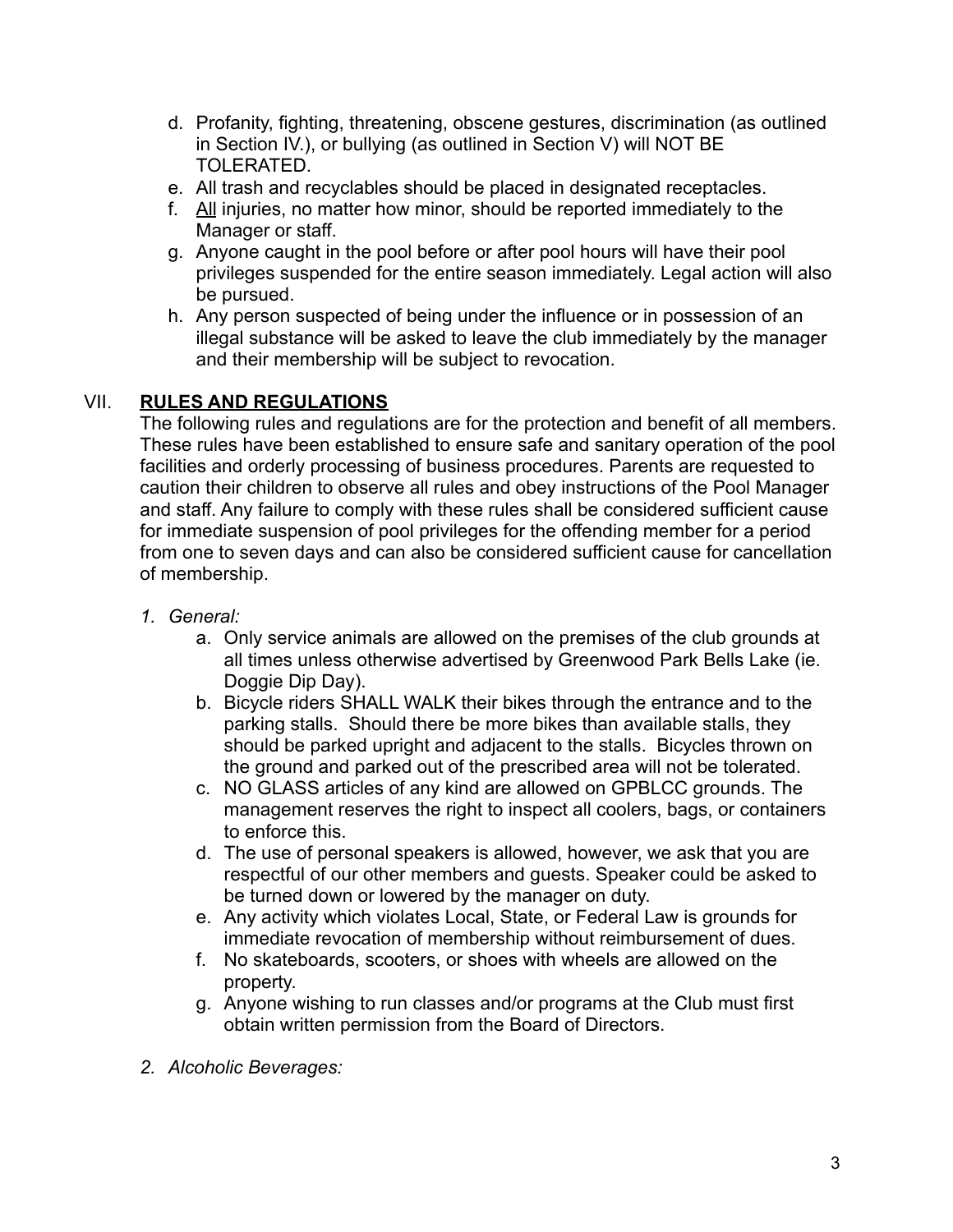- i. Alcoholic beverages in cans or cups are permitted for adults  $21 +$ years or older.
- ii. If anyone seems to be under the age of 21 years old, Managers could require our members/guests to provide legal identification to prove their age. Failure to do this will be subject to the removal of the club grounds.
- iii. Alcohol is NOT permitted in the pool or anywhere within two feet of the pool edge. All alcoholic beverage cans must be covered with a koozie.
- iv. Any member or guest that is under 21 years of age and is suspected of being under the influence of alcohol, will be asked to leave GPBLCC immediately and membership may be revoked or suspended.
- v. Anyone consuming alcohol at the Club must maintain the ability to comply with all other pool rules and regulations, in addition to State law.
- vi. At no time will GPBLCC store a member's alcoholic beverage(s).
- vii. Members/guests consuming alcohol on the premises are responsible for having a safe means of leaving, such as using Uber or a designated driver.
- viii. We do not, under any circumstances, accept responsibility for any harm that results to yourself, anyone else, or any property due to the consumption of alcoholic beverages.
- *3. Main Pool:*
	- a. The pool is to be used during seasonal operational hours and while a guard is physically on stand/duty.
	- b. Stands are for lifeguards ONLY.
	- c. No loitering, congregating, visiting, or socializing with the lifeguards while on duty. Interfering with the lifeguards in the execution of their assigned duties is strictly prohibited.
	- d. Lifeguards have complete authority to enforce all Rules and Regulations of the Club. Always obey any direction from the lifeguards and pool manager. Their decision is FINAL.
	- e. No floats, inner tubes, or noodles are permitted in the pool. (Unless it is a specific event)
	- f. According to the State Board of Health, SHOWERS ARE REQUIRED before entering the pool. This especially applies to those who have been swimming in the lake or playing volleyball or basketball.
	- g. Children with SWIMMIES must stay in the shallow end or middle section of the pool only and MUST BE accompanied by an adult who is in the water at all times.
	- h. Babies in disposable diapers are not permitted in the main pool OR the baby pool. Babies in swimming diapers are permitted in the baby pool ONLY. Staff will monitor this during the season and may ask if your baby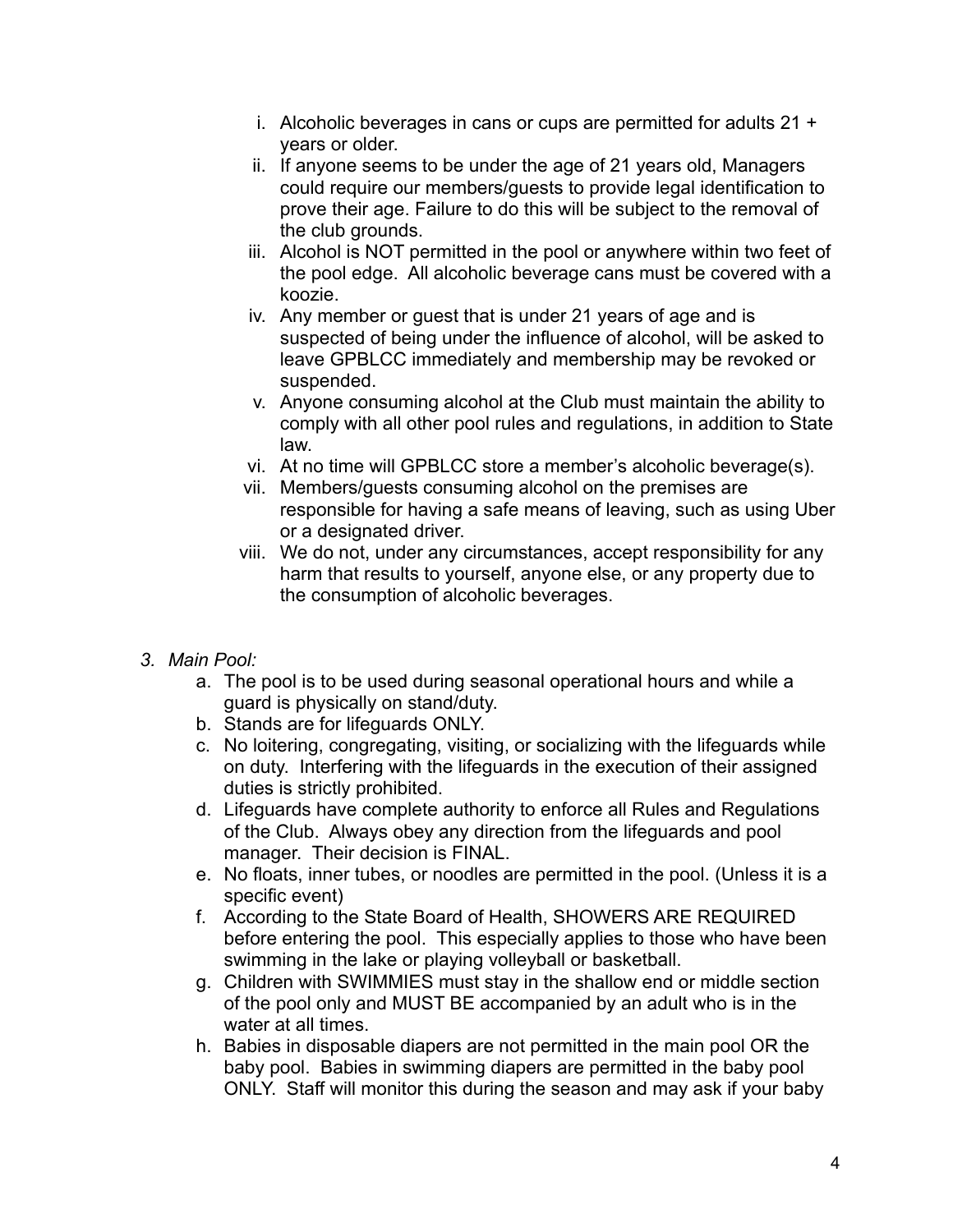does have the proper diapers on. Please note this is for the safety of all members.

- i. No children under the age of 18 years of age are permitted in the pool or on the apron during adult swims.
- j. At no time will children be allowed to jump off the diving board to a waiting parent.
- k. NO MEMBERS OR GUESTS with skin rashes, abrasions, sores, or infections of the skin or respiratory tract will be allowed in the pool. If in doubt, please see the club manager.
- l. Playing catch in the pool will be allowed at the discretion of the lifeguard staff, and only with soft water-absorbent balls. Playing catch on the pool apron is prohibited.
- m. For safety purposes, the following is prohibited on the concrete area around the pool:
	- i. Running
	- ii. Wrestling
	- iii. Sliding
	- iv. Dunking
	- v. Spitting
	- vi. Pushing
	- vii. Floating Toys
	- viii. Horseplay of ANY kind
- *4. Baby pool:*
	- a. Lifeguards are NOT present at the baby pool, or responsible for children within it. Parents and guardians are solely responsible for the safety of their children while using the baby pool.
	- b. Babies must wear swim diapers to enter the baby pool.
	- c. Children must be accompanied and supervised by their parents or guardian while in the baby pool area. This rule will be strongly enforced!
	- d. The baby pool is limited to children under six years of age who are being monitored by a person at least 15 years of age or older.
	- e. The following is prohibited:
		- i. No kickboards are allowed in the baby pool.
		- ii. No diving is allowed from the side of the baby pool.
		- iii. Consumption of alcoholic beverages on the apron of the baby pool.
- *5. Wibit:*

All Wibit rules and requirements have been set forth to ensure your safety and fun while on the Wibit. The rules and requirements are subject to change based on the Head Manager and Board of Directors at GPBLCC, as well as any new Wibit pieces that may be added over time.

- a. Each Wibit group is limited to fifteen (15) people per 20-minute session.
- b. Wibit is open during operational lake hours, Monday Friday 12:00 7:00 pm and Weekends and Holidays 11:00 - 7:00 pm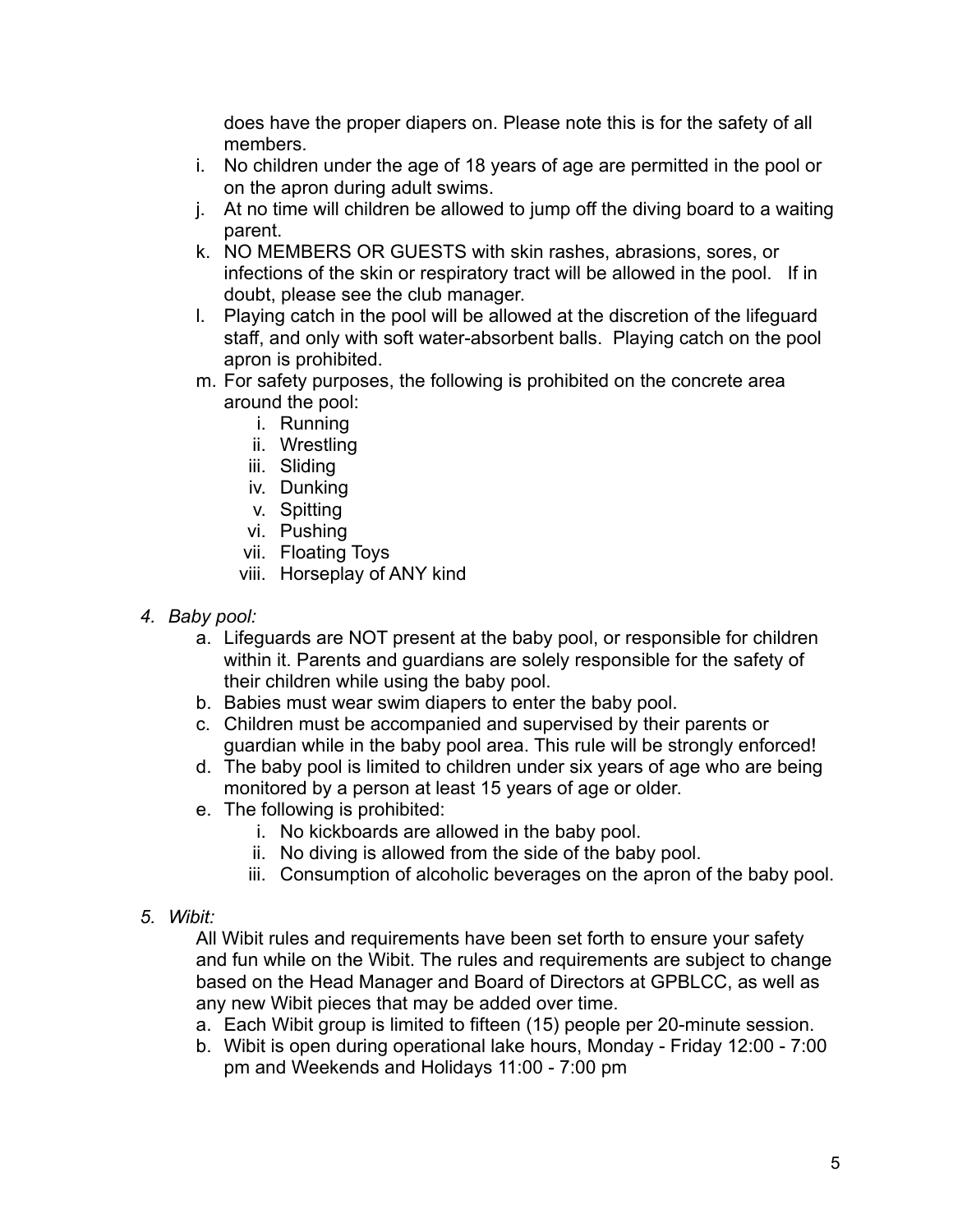- c. All those going on the Wibit must wear life jackets that are provided by Greenwood Park Bells Lake Community Club. All other life jackets are not allowed to be used while on the Wibit.
- d. After your session, Life jackets must be returned, rinsed off, and HUNG UP at the designated location.
- e. After the use of the Wibit, ALL GUESTS MUST SHOWER OFF BEFORE RETURNING TO THE POOL(s). This will ensure no sand, seaweed or anything from the lake gets into the Pool's systems.
- f. No one is permitted to sign up for two consecutive Wibit sessions. The Wibit may be at times very demanding on your body, therefore we require 20 minutes of rest time between sessions.
- g. Those wanting to use the wibit must go to the manager's office and get a lifeguard to sign them up on the wibit board for one session at a time. We do not allow other people to sign up for anyone else. This is to ensure that the swimmers are within the guidelines set forth by the Head Manager and The Board of Directors.
- h. NO ONE UNDER THE AGE OF SIX IS PERMITTED ON THE WIBIT.
- i. Everyone between the ages of 6-11 must have passed the swim test to go on the Wibit. Swim Bands must be worn at all times while on the Wibit as well.
- j. No jewelry, belts, casts, or any other type of sharp object is authorized on the Wibit.
- k. Lifeguards are not required to help swimmers up and onto the Wibit. Bypassing the deep end test you are showing that you can swim out to the Wibit on your own and be able to get on the Wibit without the need of a lifeguard.
- l. Jumping off any portion of the Wibit requires a feet first entry. There is no diving, flips, etc. permitted of any section of the Wibit.
- m. All swimmers will listen to the lifeguard while on the Wibit. Failure to do so could result in, but not limited to Removal from that Wibit Group, removal from the Wibit for the day, or seasonal removal from using the wibit.
- *6. Lake:*
	- a. The lake is to be used during seasonal operational hours and while a guard is physically on stand/duty.
	- b. Open bottom floats are permitted in the lake.
	- c. Boating and fishing are not permitted in or near the roped-off swim area.
	- d. Gasoline engines are prohibited in any form. They may not even be attached to a boat.
	- e. Use of the lake for swimming is strictly prohibited when there is no lifeguard present.
	- f. Anyone renting a boat on our lake MUST wear a life jacket.
	- g. Members 12 years of age and older may take out a Kayak or paddleboard after they have successfully completed the lake test with management or a lifeguard and should include \$5 for every 30 minutes.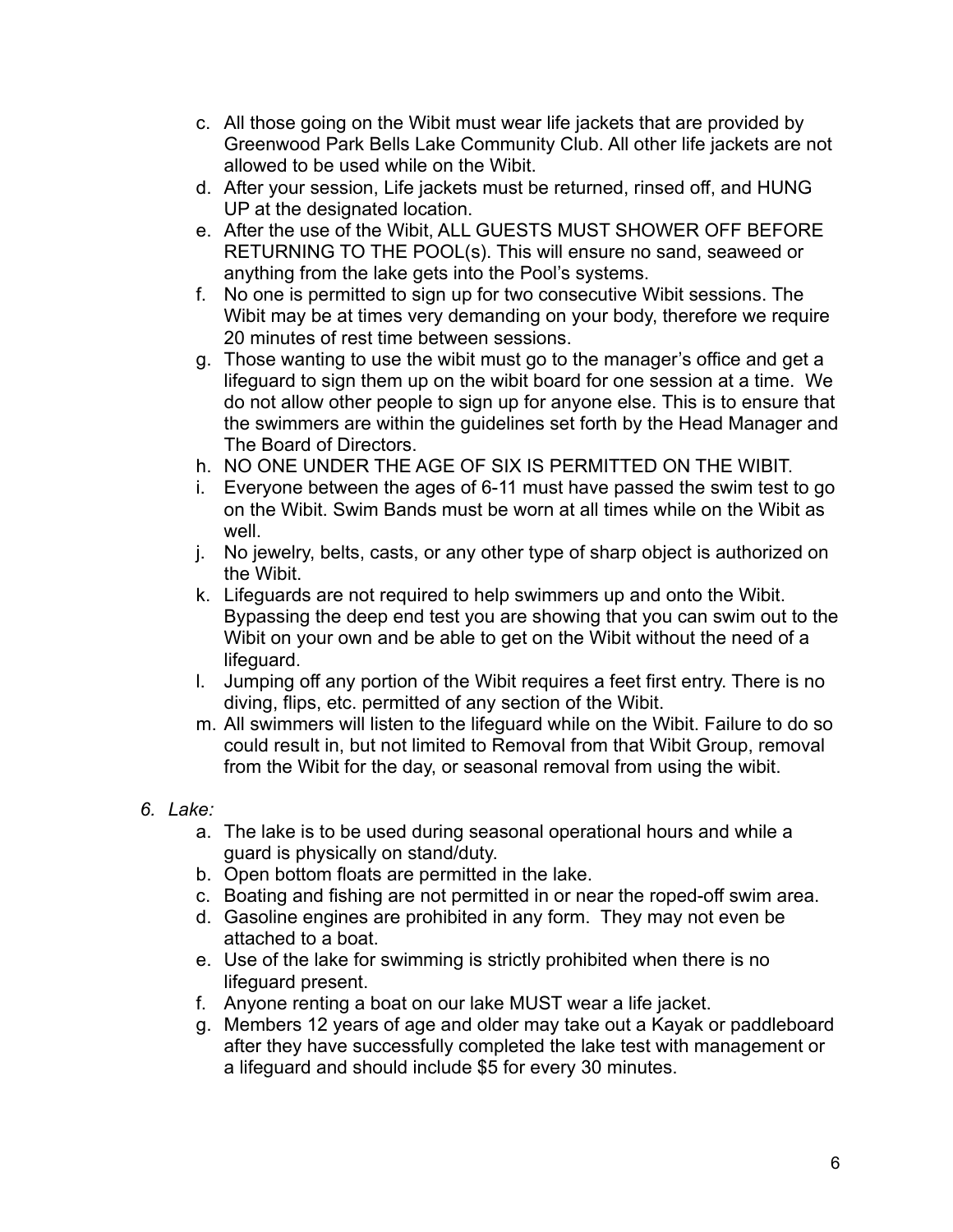- h. All boaters must be cleared from the lake or designated swimming areas when Tri-Club swimmers are present for scheduled training sessions.
- i. All boaters must adhere to lifeguards when signaling to exit the water due to hazardous weather conditions or for other safety purposes.
- j. When not in a boat fishing is permitted from the fishing dock all the way to the Dam.
- 7. *Boating:* 
	- a. Adult MEMBERS may purchase a boat key when their membership application is sent in for an additional fee stated on the application.
	- b. Keys must not be used during regular pool hours.
	- c. The gate to the boat ramp area must be locked when entering and leaving.
	- d. Any child that wants to fish before or after hours must be at least 18 years of age unless accompanied by an adult. Children under 18 may not use the key to go fishing or boating by themselves.
	- e. Fishermen over the age of 14 are required by State Law to have a valid fishing license. And are subject for proof.
	- f. Those who own a boat and have lawful permission to be on our lake, MUST have a life jacket for everyone in the boat.
	- g. Boats must register with the Lake and Dam Chairperson and must display the permit sticker provided.
	- h. You must be a member in order to use a boat. Misuse of a key can and will result in the loss of your membership.
- *8. Enforcement of the Rules:*
	- a. The Manager, Assistant Manager, Lifeguards and Board of Directors enforce all rules. Violations of any rule will be dealt with as follows:
		- i. FIRST VIOLATION: Written warning will be given
		- ii. SECOND VIOLATION: Entire family suspended for 1 week.
		- iii. THIRD VIOLATION: Entire family suspended for remainder of the summer season and membership dues will be forfeited.
	- b. Violations of posted rules is reason to eject or otherwise restrict a person or group from using the facilities for a period of time specified by the Club Manager.
	- c. The Board of Directors may also REVOKE OR OTHERWISE DENY MEMBERSHIP to those who do not conform to the Rules and Regulations.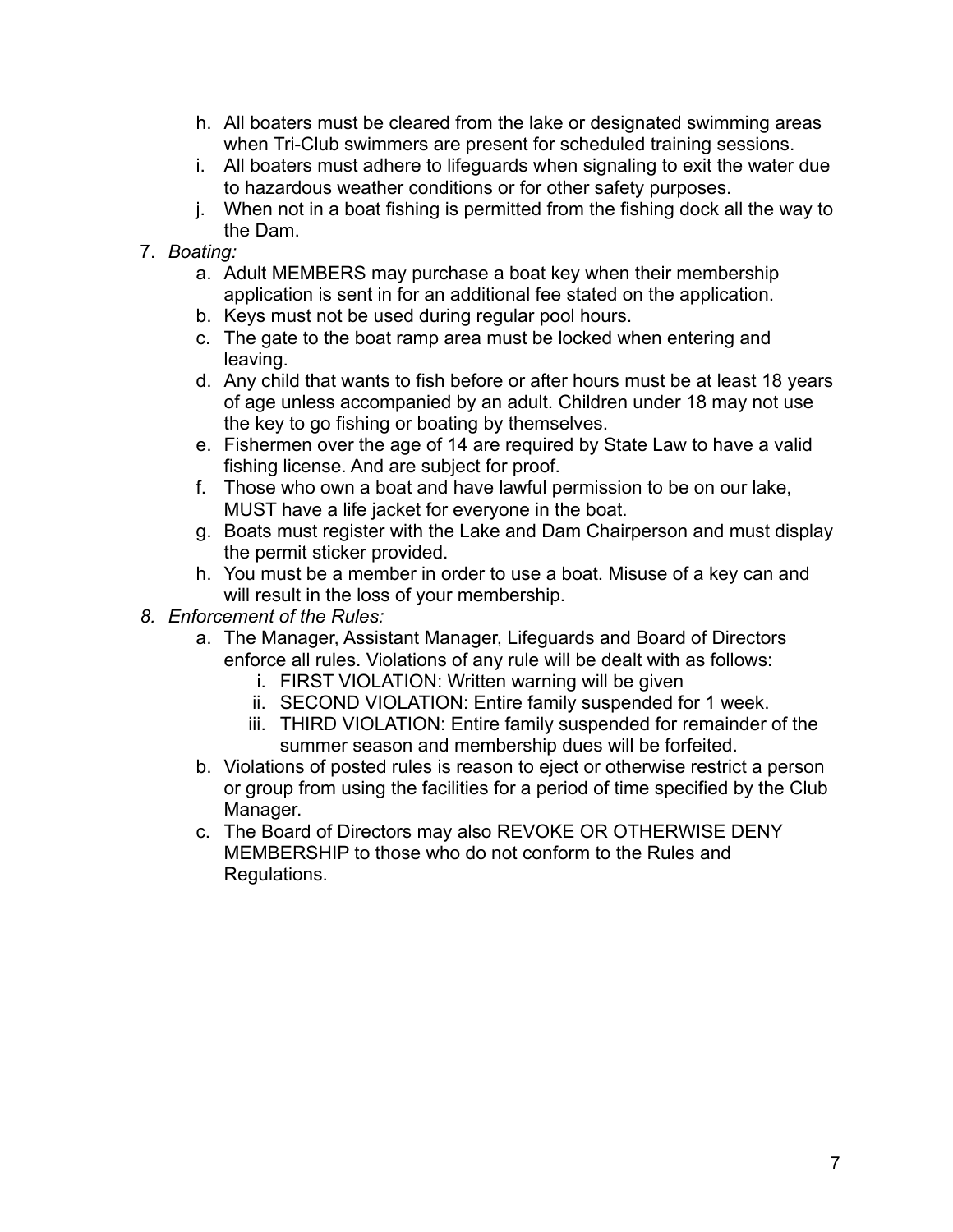### **I. MEMBERSHIP GUIDELINES:**

### *1. General:*

- a. Membership is granted on a paid in full first come/first served basis.
- b. All dues must be paid in full by check, cash, or credit card by the Saturday of Memorial Day weekend.
- c. Memberships are refundable less a \$50 processing fee for memberships cancelled before opening day. Memberships are non refundable once the swim season has started.
- d. If a member has a problem with the operation of the Club, that member should first bring it to the attention of the Manager. If warranted, the Manager will then bring it to the attention of the Board of Directors. If the problem is with the Manager, the member has the right to bring the problem directly to the Board.
- e. No one under the age of 18 may join the Club without an adult family member also joining.
- f. Reserved and handicap spots are reserved for those that qualify for those parking positions. Those that park there without proper documentation (ie. license plate, placard, etc.) will be subjected to be towed without warning at the owner's expense.
- g. GPBLCC is not responsible for loss or damage to any personal property.
- h. Key cards must be scanned upon entrance and exit of the club.
- i. **All** injuries, no matter how minor, should be reported immediately to the Manager or staff member of GPBLCC.
- j. If members witness or suspect that a violation of the GPBLCC code-of-conduct has occurred, the Manager should be notified immediately so an incident report can be filed. Members that may want a more confidential avenue to address concerns about violations of the Code can email vicepresident@bellslake.com.
- k. Minors
	- i. All Members/Guests that are under the age of 12 years old are required to take the Swim Tests in order to use the following areas of the club:
		- 1. Deep end of the upper pool
		- 2. Wibit

#### *\*Each location has their own swim test. Information about the swim test is listed below.*

- ii. Children who are 12 years of age and older may be admitted to the pool area without an adult only after such a child has received a swim band and provided that the parents have indicated their consent by signing the [GPBLCC Consent Form.](https://docs.google.com/document/d/1a_OU3bI1pBG80FrPfhxYdgeYQPLjR5gI/edit?usp=sharing&ouid=109866690753039127387&rtpof=true&sd=true)(Attached to this document).
- iii. Members that are 12 years of age or younger are NOT ALLOWED to bring in guests under their membership unless there is someone on the membership that is 14 years or older and they are on site. The member that is 14 years or older must remain at the swim club the entire duration the guest(s) are on site. If the member (14 years or older) has to leave the club, then the guest(s) will also as well.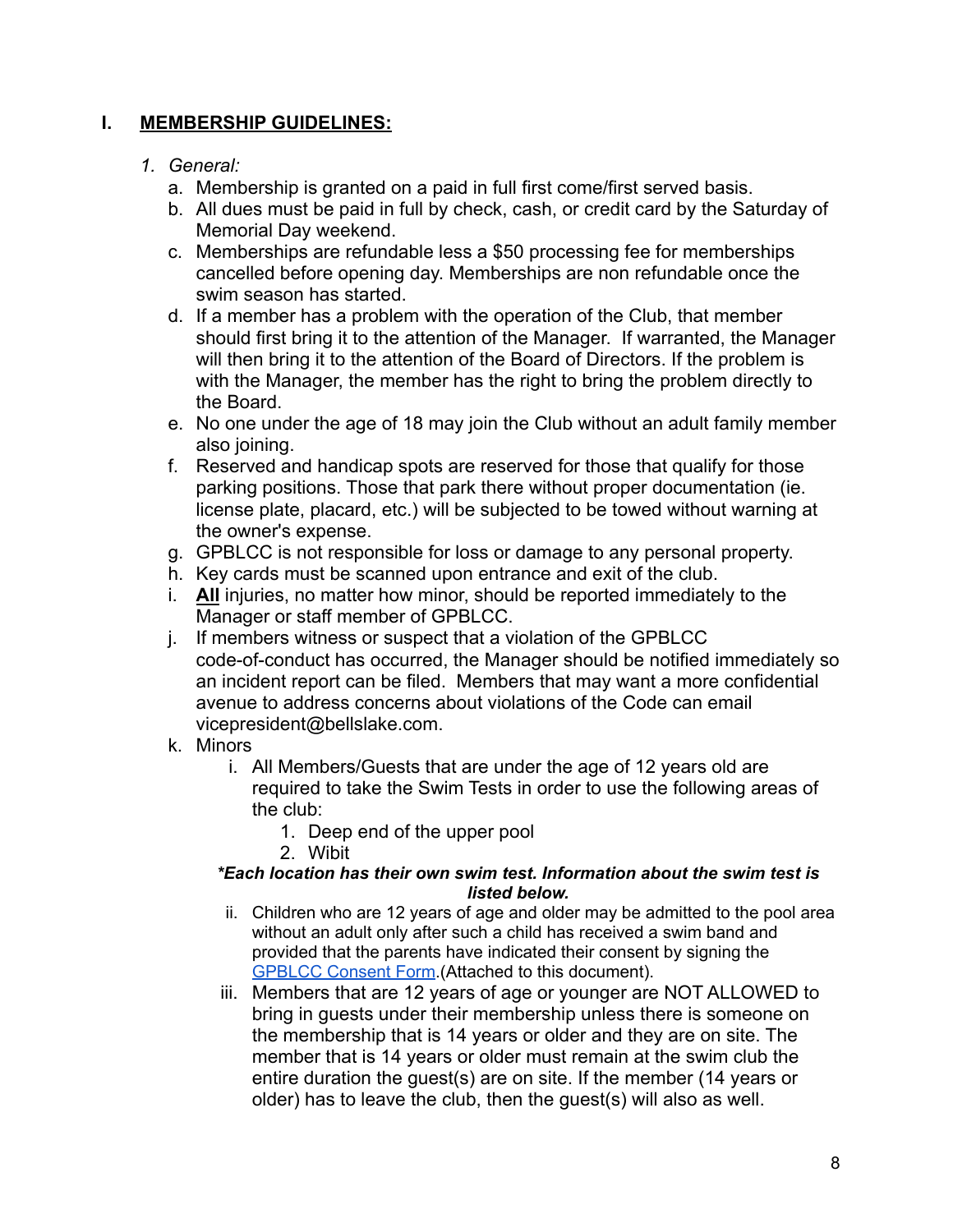- iv. If GPBLCC closes while a child is at the pool unaccompanied, parents must be available or have decided to have their child picked up by a responsible adult. GPBLCC management and staff is NOT responsible for transportation for any child once it has closed.
- l. Swim Tests

*Due to the demand of using certain amenities that are at GPBLCC, there will be two separate swim tests for each of the different areas. The following tests will be in place, and the locations that the band allows each of the members/guests access to. Swim tests will be given during adult swims, please seek out the lifeguards on duty as to when the test is happening.*

- i. **Pool Band (Low Band) -** Access will be the diving board and deep end area of the swimming pool area.
	- 1. The swim test consists of doing a full lap (25 meters) and a 1 minute tread in the water (in the deep end). Swimmers must demonstrate strong swimmings skills (ie. Freestyle, arms out of water), and keep their head above water while treading.
- ii. **Lake Band (High Band) -** Access to the "Pool Band" area and also access to the Wibit(Lake).
	- 1. The swim test consists of doing two full laps (50 meters) and a 2 minute tread in the water (in the deep end). Swimmers must demonstrate strong swimmings skills (ie. Freestyle, arms out of water), and keep their head above water while treading.

Any questions with regards to the swim band test, please seek out a lifeguard or manager on duty to further explain the two different swim band tests.

- m. Guests
	- i. All guests must be accompanied by a GPBLCC member 14 years of age or older.
	- ii. Guests shall enter their names in the guest book, along with the name of the accompanying GPBLCC member and shall pay applicable daily guest fees.
	- iii. Senior Guests (62+) is at a reduced rate from the normal guest fee.
	- iv. Guest fees and Senior Guest Fees on all holidays (ie. July 4th, Memorial Day, and Labor Day) higher than the normal guest fee.
	- v. Guest fees are reduced per person for those entering the Club after 6:00 PM including weekends.
	- vi. All guests are expected to know and adhere to the Code of Conduct and all rules. Furthermore, any issues related to guests of the club falls directly on the membership that they are under that day for attending.
- n. Volunteering:
	- i. GPBLCC runs volunteer events throughout the year and we encourage all members to pitch in. In early May, the club runs its annual clean-up day to ready the facilities for the season. Close-up day is normally second to last Saturday in October in order to prepare the facilities for the winter. Volunteer activities normally consist of yard work, moving tables, taking down umbrellas, and general cleaning.
	- ii. Two guest passes are earned per family where a member participates in a clean-up event. These guest passes can be used to bring a guest to the club for free with the exception of Memorial Day, 4th of July, and